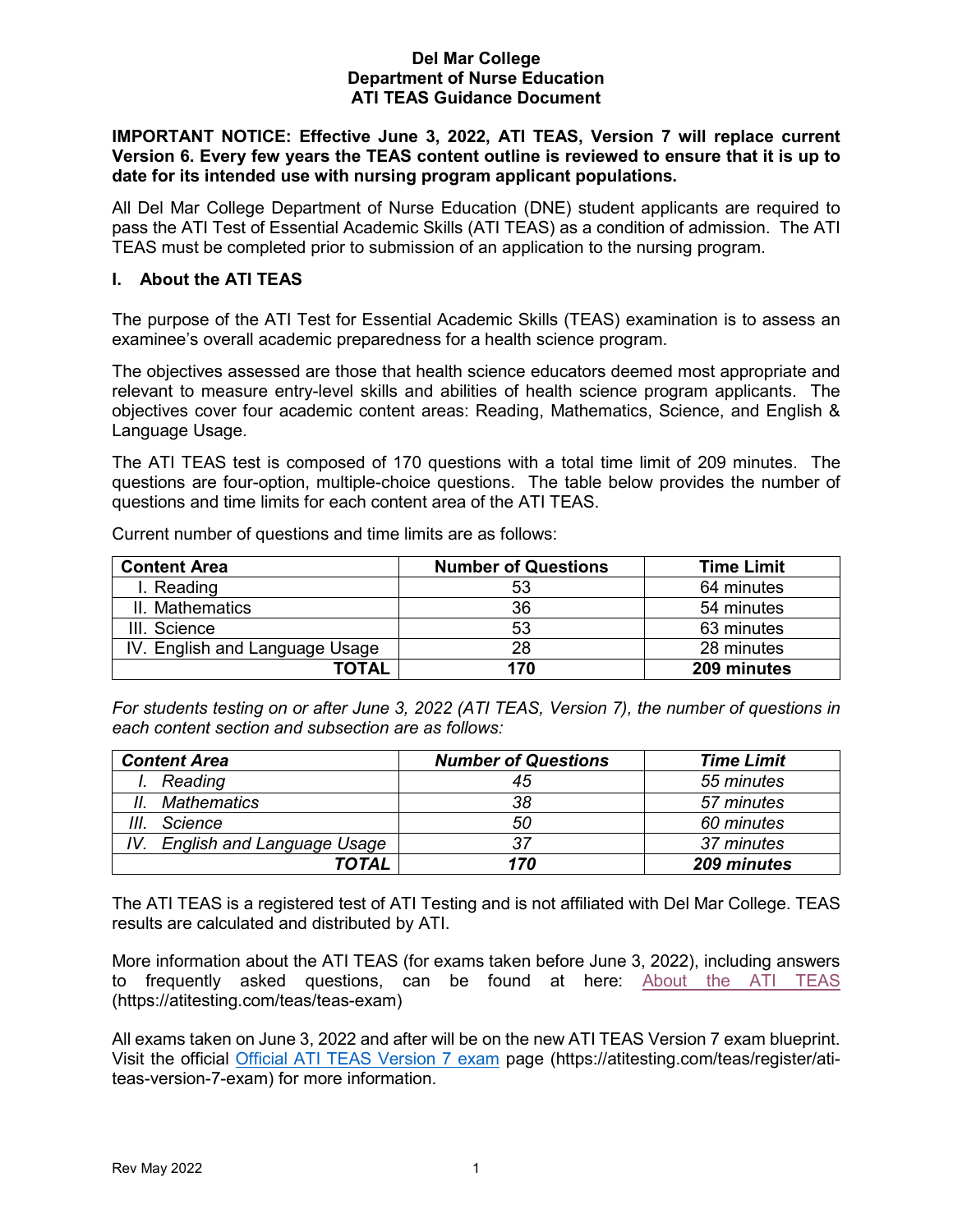# **II. ATI TEAS Eligibility**

To be eligible to take the ATI TEAS, students must have completed ENGL 1301 and BIOL 2401. Additionally, students must have completed OR be currently attending BIOL 2402 and PSYC 2301 on or after the 5th class day of the current semester. Students must achieve a grade of C or better for a course to be considered complete. Eligibility must be verified by the Department of Nurse Education prior to registering for a test.

## **III. Preparing for the ATI TEAS**

ATI Nursing Education has developed self-guided study materials to help student target their studies for success on the ATI TEAS test. The materials include comprehensive study packages, practice tests and other study materials.

More information can be found here: [ATI TEAS Exam & Prep](https://www.atitesting.com/teas) (https://www.atitesting.com/teas)

Students do not have to purchase study materials from ATI. Third-party study guides, review materials and practice tests for the ATI TEAS are available in libraries, bookstores and online. Students are responsible for researching and finding study materials that best fit their needs.

#### **IV. Scheduling and Payment for the ATI TEAS**

Students MUST contact DNE staff at (361) 698-2863, (361) 698-2864 or (361) 698-2809 to verify eligibility and to register for a test date prior to paying the testing fee. Student who fail to register with the nursing department will not be able to test.

## **A. ATI TEAS Testing at Del Mar College**

In-person ATI TEAS tests at Del Mar College are administered weekly on Tuesdays at 8:00 am and 12:00 noon at the Del Mar College Testing in the Multi Service Center, Room 125 located at 3013 Ayers Street, Corpus Christi, Texas 78404.

Payments for in-person testing must be made online with a credit or debit card via the Del College payment service found here: **[Del Mar College Exam Registration](https://www.registerblast.com/delmar/Exam/List)** (https://www.registerblast.com/delmar/Exam/List). Choose "Nursing TEAS" and select the testing date confirmed with nursing department staff. Cost is \$68.50 (\$65.00 + \$3.50 convenience fee. **Payments for in-person testing must be made before 12:30 pm on the Friday immediately prior to their scheduled test date.**

If a student cannot attend their scheduled test date, they may contact DNE staff to reschedule and payment can be transferred. Students who do not show up at their scheduled test time will forfeit their testing fee.

#### **B. Third Party Testing at PSI**

Students unable to test at Del Mar College may take the test in-person at a third-party location. Please note that students who test at third-party locations **must** contact DNE staff to verify eligibility as detailed in Section IV, above.

Instructions to register for a third-party test can be found here: [Third Party ATI TEAS at PSI](https://atitesting.com/teas/register/teas-at-psi) (https://atitesting.com/teas/register/teas-at-psi). Third-party testing fees are set by ATI and are subject to change.

ATI will automatically send your scores to the institution that you select when registering for the TEAS exam. If you would like to send a copy to another, visit ATI's online store for instructions. You can immediately send scores via email for a TEAS Transcript fee of **\$27.**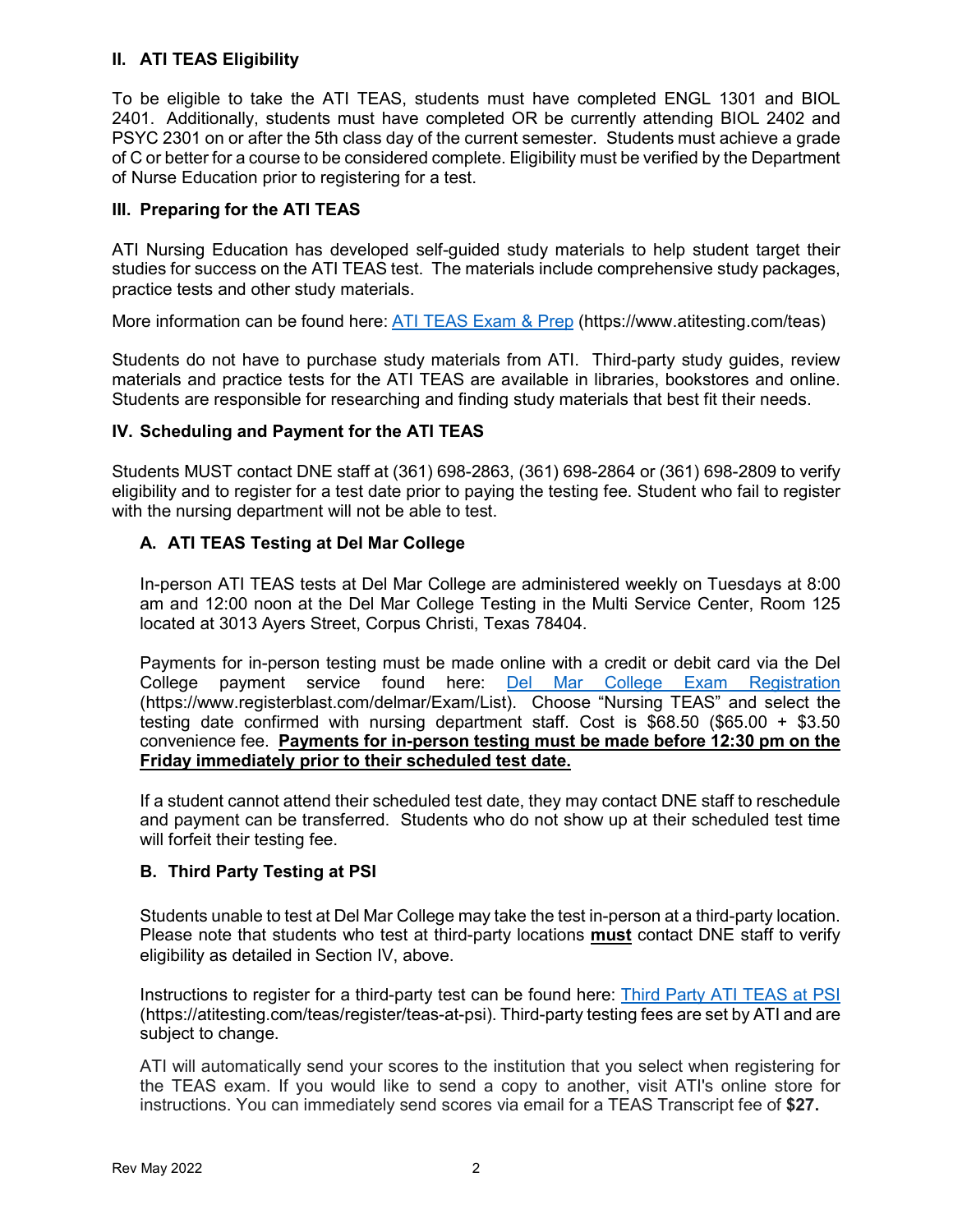For Technical support, contact ATI directly at (800) 667-7531 or use the "Contact Us" option when you log in.

# **C. Remote Testing (Online)**

ATI TEAS testing is available online with remote proctoring by ATI. Details regarding remotely proctored ATI TEAS tests can be found here: [ATI TEAS Test with Proctorio](https://www.atitesting.com/teas/register/teas-at-ati) (https://www.atitesting.com/teas/register/teas-at-ati). Remote testing fees are set by ATI and are subject to change. For Technical support, contact ATI directly at (800) 667-7531 or use the "Contact Us" option when you log in.

## **V. ATI TEAS Student Access Account**

All students testing **must** create an ATI student account a minimum of **48 hours prior** to their schedule test date.

To create as student account, go to [www.atitesting.com.](http://www.atitesting.com/) In the upper right-hand corner, choose "CREATE ACCOUNT" and follow the instructions. For in-person testing at Del Mar College, stop after you finalize your screenname and password. Students who have not created an ATI student account prior to their scheduled test could be denied testing.

## **VI. Taking the TEAS**

# **A. ATI TEAS Testing at Del Mar College**

In-person ATI TEAS tests are administered at the Del Mar College Testing Center in the Multi Service Center, Room 125 located at 3013 Ayers Street, Corpus Christi, Texas 78404. Students must arrive at least 15 minutes prior to their scheduled test time. Students arriving late may be turned away and could have to reschedule.

If you have questions regarding specific test day requirements, please contact the testing center at (361) 698-1645.

## **B. Third Party ATI TEAS Testing at PSI**

Instructions to third-party testing can be found here: [Third Party ATI TEAS at PSI](https://atitesting.com/teas/register/teas-at-psi) (https://atitesting.com/teas/register/teas-at-psi). Third-party testing is administered by PSI.

If you have questions about your registration or specific test day requirements, please contact PSI customer service at 1-833-537-1330. If you have general questions about the ATI TEAS exam, please contact ATI customer support at 1-800-667-7531 or use the "Contact Us" option when you log in.

## **C. ATI TEAS with Remote Proctoring (Online Testing)**

Instructions for remote testing can be found here: [How to Take The TEAS Exam at ATI](https://www.atitesting.com/docs/default-source/pdf/teas-at-ati-qsg-without-registration.pdf)  (https://www.atitesting.com/docs/default-source/pdf/teas-at-ati-qsg-withoutregistration.pdf). Remote testing is administered by ATI. For Technical support, contact ATI directly at (800) 667-7531 or use the "Contact Us" option when you log in.